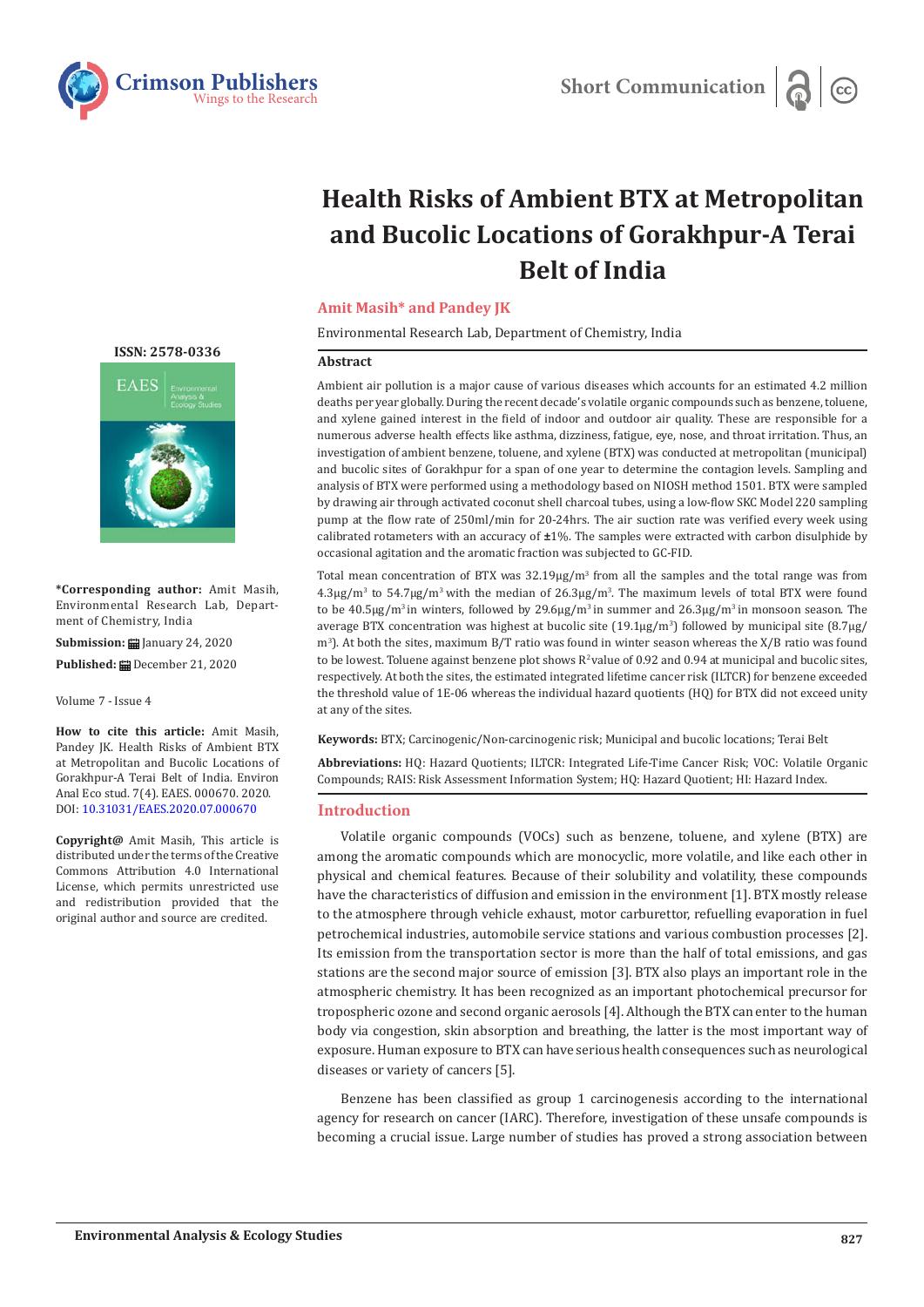occupational exposure to benzene by inhalation and an increased incidence of certain types of leukaemia [6]. Other adverse health effects of benzene include acute myelogenous leukaemia, blood diseases, plastic anaemia, injury of the immune system, menstruation disorders [7]. The main effect of toluene on human is on the central nervous system. Its exposure can cause tiredness, dizziness, faintness, memory loss, nausea, appetence decrease, hearing loss, and unconsciousness. Exposure to xylene may cause skin irritation, skin stimulation, dryness, skin rapture, blister, and skin dermatitis. Higher levels of xylene in atmosphere may cause unconsciousness and the death of individuals [8].

Benzene is emitted by vegetation and petroleum reservoirs [9]. USEPA have announced that the average annual standard of ambient air for benzene is 5 and 10**μ**g/m<sup>3</sup> respectively. However, because it is present in crude oil, natural gas, and unleaded gasoline, anthropogenic sources are the main contributors. Emissions from vehicle exhaust, evaporative loss, and incomplete fuel combustion processes are considered the main sources of benzene in outdoor air. Toluene and xylene are more abundant in gasoline than benzene and are also widely used in solvents. Therefore, outdoor levels of these compounds were expected to be higher than that of benzene. Even though their toxicity is lower than that of benzene, they have the same environmental fate and, when exposed to photochemical reactions in the atmosphere, produce compounds which can provoke adverse e**ff**ects on human health. Thus, analysis of benzene, toluene, and xylene (BTX) levels in air is essential [5].

To our knowledge there has been shortage of BTX studies in India, even though BTX are classified as hazardous air pollutants. Therefore, it becomes more imperious to obtain the definite air quality factor for Indian cities. So, the monitoring of BTX in India has become more important because this country is in rising stage & in urban and rural areas, there is very close proximity of residence, busy road with elevated traffic and incineration activities is quite often. So, the aim of the present study is to determine the levels of gaseous pollutants, with focus on the exposure levels of ambient benzene, toluene, and xylene at municipal and bucolic locations of Gorakhpur, which is a terai region of northern India, to identify their prospective health effects.

#### **Materials and Methods**

#### **Site description**

 Gorakhpur (26°46´N 83°22´E) is in the eastern part of the state of Uttar Pradesh in India, near the border with Nepal. It is located on the bank of river Rapti which is interconnected through many other small rivers. Gorakhpur city comes under the terai belt of eastern Uttar Pradesh, India. The present district of Gorakhpur, 265Kms east of capital Lucknow, on National Highway-28, Covers the geographical area of 3483.8 Sq. km having total population 10,61,428.

#### **Sampling, extraction, and analysis**

Air sampling was performed at municipal (Rapti Nagar) and

bucolic site (Bhathat) simultaneously for a span of one year (Oct. 2015 to Nov. 2016). Monitoring was performed for 20-24hrs once a week in a scheduled manner and several 48 samples from each site and a total of 96 samples were collected from both the sites. BTX were sampled and analyzed using a methodology based on National Institute for Occupational Safety and Health (NIOSH) method 1501 [10-14]. BTX were sampled by drawing air through activated coconut shell charcoal tubes (CSC, 8mm x 110mm, 600mg) containing two sections of (main section 400mg, second section 200mg) separated by a 2mm urethane foam (SKC Inc.), using a low-flow SKC Model 220 sampling pump (SKC, USA) at the flow rate of 250ml/min for 20- 24hrs. The air suction rate was verified every week using calibrated rotameters with an accuracy of **±**1%. Sampled air was then analyzed with an HP 6890 gas chromatography/mass spectrometer and gas chromatography/ flame ionization detector [10]. Charcoal beds in the sorbent tubes were transferred to 2ml vials and extracted by adding 1.0ml of carbon disulphide  $(CS_2)$  with occasional agitation for 30min. Sampled air was then analyzed with an HP 6890 gas chromatography/mass spectrometer and gas chromatography/ flame ionization detector. The cold trap operating temperature was -30 °C and was raised to 250 °C for 3min. The carrier gas was nitrogen and an Agilent 19091J-413/E column (30m x 0.32mm i.d. x 0.25mm) was used. The column temperature was held at 40 **°**C for 5min, after which it was raised to 100 °C for 5min and then increased to 200 °C, at which it was held for 2min. For each compound, two ions (one target and one qualifier) were monitored. Compounds were identified based on their relative retention times and ion ratios. Identified compounds were quantified using internal calibration procedure, with five levels of calibration as follows: 0.1; 1; 5; 25; 100  $\mu$ g/ml in CS<sub>2</sub> in all solutions.

#### **Result and Discussion**

#### **Exposure profiles of btx**

The total mean concentration of BTX was 32.19**µ**g/m<sup>3</sup> for both the sites (municipal and bucolic) together at Gorakhpur. The average benzene, toluene and xylene concentrations were higher at the bucolic site having 13.3, 23.3 and 1.5**µ**g/m<sup>3</sup> while those at the municipal site were 8.4, 16.5 and  $1.2\mu g/m^3$ , respectively. Therefore, the mean total BTX concentration was also highest at bucolic site (19.1**µ**g/m<sup>3</sup> ) followed by municipal site (8.7**µ**g/m<sup>3</sup> ). This may be explained on the account of prevalent usage of cow-dung cakes, charcoal, wood etc. for cooking throughout the year. Additionally, in winter season stubble, brushwood and straw are also used for heating purpose. Concerning the BTX mass distribution between these two sites at Gorakhpur district, this study shows that toluene had the highest contribution followed by benzene at both the sites having 63% & 32% at municipal site and 61% & 34% at bucolic site, respectively. Toluene and benzene represent about 96% of the total BTX at both the sites. Toluene and xylenes are largely used as solvents and, therefore, their existence may come from sources other than traffic too. In addition, photochemical degradation of toluene and xylenes is faster than that of benzene [11-15].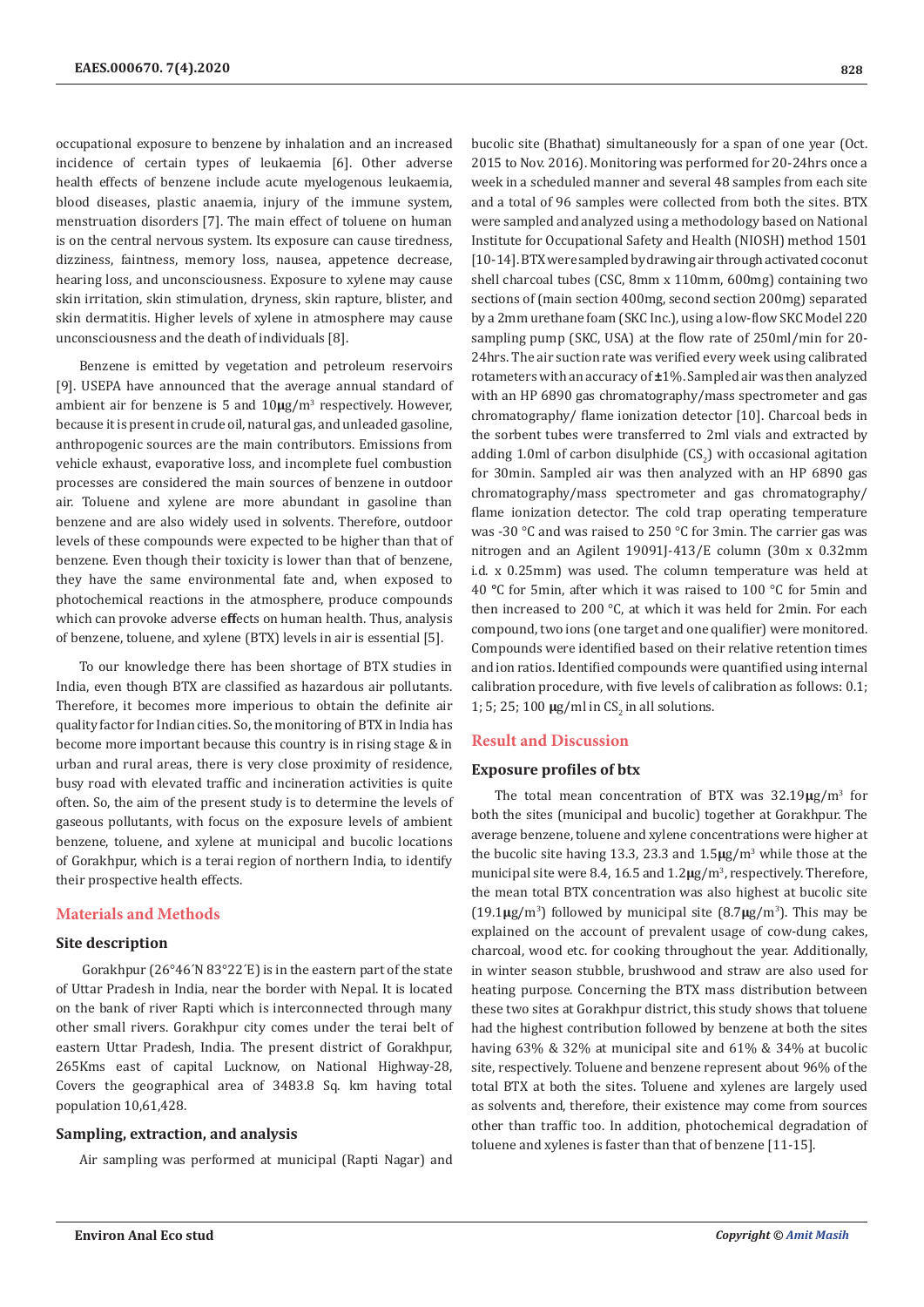|         | <b>Municipal</b> | <b>Bucolic</b> |                  |           |
|---------|------------------|----------------|------------------|-----------|
|         | B/T Ratio        | X/B Ratio      | <b>B/T Ratio</b> | X/B Ratio |
| Winter  | 0.64             | 0.11           | 0.75             | 0.09      |
| Summer  | 0.32             | 0.18           | 0.41             | 0.11      |
| Monsoon | 0.28             | 0.2            | 0.4              | 0.12      |

**Table 1:** Average interspecies ratios (B/T and X/B) at municipal and bucolic sites.

Table 1 illustrates that at both the sites i.e., municipal and bucolic, maximum B/T ratio was found during winter season (0.64 and 0.75) followed by summer (0.32 and 0.41) and monsoon seasons (0.28 and 0.40) indicating that increase in concentration from monsoon to winter and summer to winter is maximum for benzene as compared to toluene and xylene. This fact is also supported by the X/B ratio which was found to be lowest in winter season (0.11 and 0.09) and increased during summer (0.18 and 0.11) and monsoon season (0.20 and 0.12) at municipal and bucolic sites, respectively.



**Figure 1:** Seasonal BTX concentrations ( $\mu$ gm<sup>-3</sup>) at municipal and bucolic sites.

The weather of Gorakhpur can be generally classified into three seasons, winter (November-February), summer (March-June) and monsoon (July-October). Figure 1 depicts the seasonal BTX pattern in ambient air at municipal as well as bucolic sites of Gorakhpur. At municipal site, the concentration of benzene in during winter, summer and monsoon seasons are in the order of 12.9, 6.6 and 5.7**µ**g/m<sup>3</sup> respectively, whereas toluene (19.6, 15.5 & 14.5**µ**g/ m<sup>3</sup>), and xylene (1.5, 1.2 &  $1.0\mu g/m^3$ ). At bucolic site the levels of benzene were 19.6, 10.8 & 9.6**µ**g/m<sup>3</sup> during winter, summer, and monsoon seasons, respectively.

Toluene and xylene concentrations were 25.6, 23.7 & 20.7**µ**g/ m<sup>3</sup> and 1.9, 1.5 & 1.2**µ**g/m3 respectively. Although the trend of seasonal variation of BTX at both sites is similar with nature i.e., maximum concentration of BTX were found to be in winter followed by summer and monsoon seasons. The total BTX ratios for winter to summer (W/S) and winter to monsoon (W/M) were 1.4 & 1.5 and 1.5 & 1.6 at municipal and bucolic sites respectively indicating significant seasonal variations of BTX.



**Figure 2:** Correlation between Benzene and Toluene at both sites.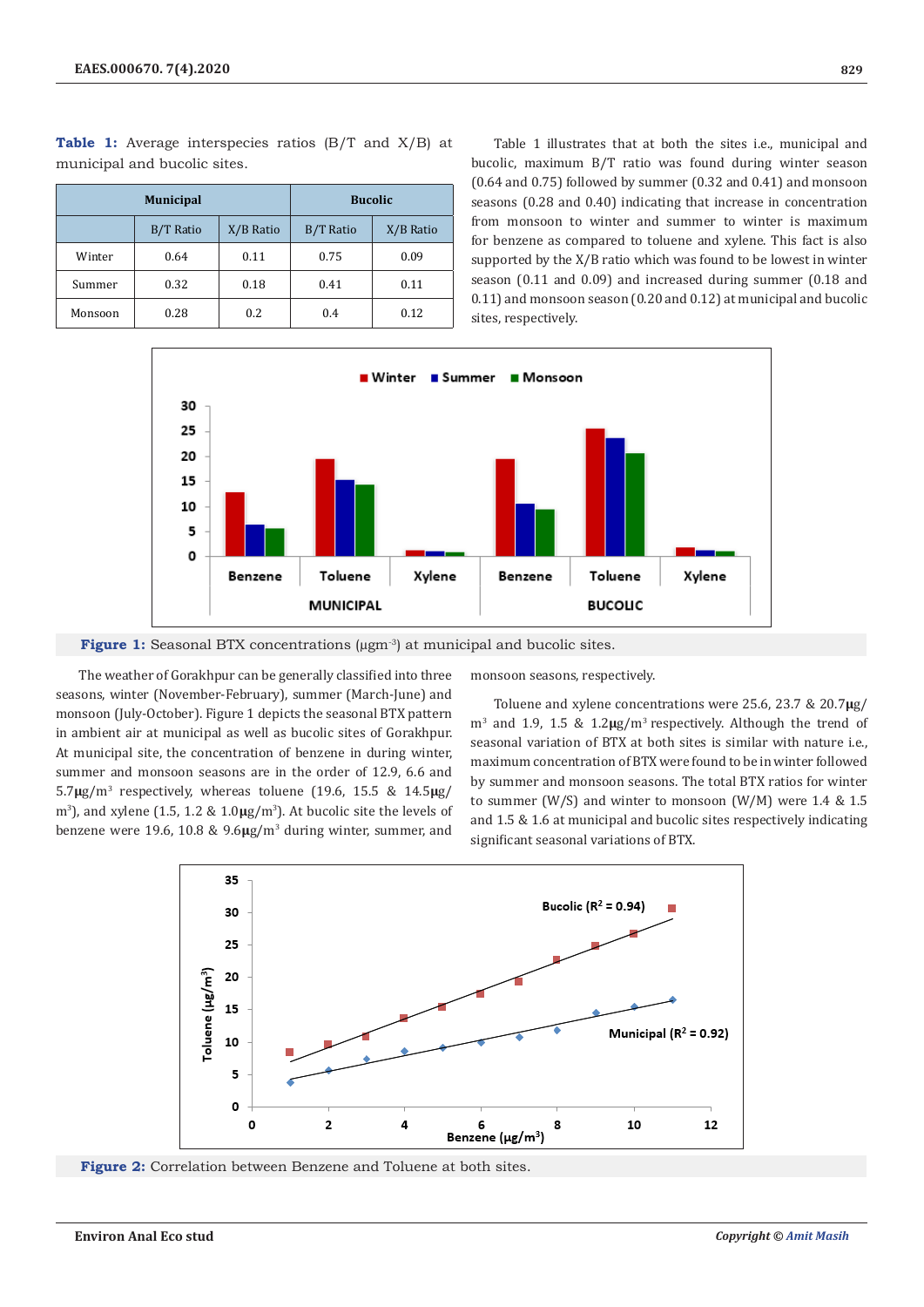Figure 2 shows the plot of toluene against benzene with  $R^2$ value 0.92 and 0.94 at municipal and bucolic sites respectively, which suggests a linear relationship between toluene and benzene. Moreover, it also specifies that the source for benzene and toluene may be same i.e., the use of biomass fuel [4].

### **Health risk assessment**

Benzene is classified as carcinogenic substance, while toluene, m, p-xylene, and o-xylene are classified as non-carcinogenic but hazardous to health substances. Thus, risk assessment has been performed regarding estimate the brunt of hazards on human health by these mono-aromatic pollutants [16]. In the current study, the non-cancer hazard and integrated lifetime cancer risk (ILTCR) due to the exposure to BTX at their prevailing levels were estimated [17]. The integrated lifetime cancer risk (ILTCR) was calculated from the equation:

 $\text{LTCR} = \text{E}_{\text{L}} \left( \text{mg} \, \text{kg}^{-1} \text{day}^{-1} \right) \times \text{CPF} \left( \text{mg} \, \text{kg}^{-1} \text{day}^{-1} \right)$ 

Where,  $E_{L}$  is the effective lifetime exposure and CPF is the carcinogenic potency factor or cancer slope factor. The inhalation cancer slope factor of carcinogenic compounds for benzene was obtained from Risk Assessment Information System (RAIS) as 2.73 x  $10^{-2}$  mg kg<sup>-1</sup>day<sup>-1</sup>(RAIS, 2010). A cancer risk of  $> 10^{-6}$  was considered "carcinogenic effect of concern;" a value ≤10-6 was considered an "acceptable level" [16]. Risk assessment for nonmalignant conditions was expressed by hazard quotient (HQ) defined as the ratio of yearly average daily concentration received  $(E_{\gamma})$  and the reference concentration (RfC) calculated according to equation:

#### **Comparison of results with other studies**

**Table 3**: Comparison of ambient BTX levels with other studies of world  $(\mu g/m3)$ .

|                            | <b>Xylene</b>  |           | <b>Toluene</b> |           | <b>Benzene</b> |           |  |
|----------------------------|----------------|-----------|----------------|-----------|----------------|-----------|--|
| <b>Country (Reference)</b> | <b>Bucolic</b> | Municipal | <b>Bucolic</b> | Municipal | <b>Bucolic</b> | Municipal |  |
| Algiers [22]               | 4.4            | 3.2       | 13.7           | 15.2      | 6.5            | 9.6       |  |
| Egypt [1]                  | 3.5            | 73.4      | 6.4            | 110.2     | 4.4            | 46.5      |  |
| Spain [5]                  | 51.4           | 47.6      | 67             | 64.8      | 5.8            | 4.3       |  |
| India (Present Study)      | 1.5            | 1.2       | 23.3           | 16.5      | 13.3           | 8.4       |  |

The present study was compared with the work done on BTX in Algiers, Egypt and Spain as illustrated in Table 3. According to the table, the BTX levels of the current study are below than the concentrations of BTX found either in Algiers, Egypt or in Spain, except of bucolic benzene levels which were found higher in the present study.

# **Acknowledgement**

Financial support from Department of Science and Technology (DST), New Delhi, India in Project No. SR/FTP/ES-77/2013 is duly acknowledged. Authors gratefully acknowledge Revd. Prof. J. K. Lal (Principal) and Dr. S. D. Sharma (Head) Chemistry Department, St Andrew's College, Gorakhpur, UP, India, for providing necessary  $HQ = E_y/RTC$ 

Where RfC - the inhalation reference concentration of the noncarcinogenic compounds toluene and xylene was obtained from the Integrated Risk Information System (IRIS) as 5 and  $0.1 \text{mg/m}^3$ , respectively [18,19]. The RfC of benzene for non-cancer risk is 0.03 (ASTDR 2010). Summation of HQs for individual contaminants gave Hazard Index (HI).

|  |                              | <b>Table 2:</b> Estimate of non-cancer and cancer risk at |  |  |
|--|------------------------------|-----------------------------------------------------------|--|--|
|  | municipal and bucolic sites. |                                                           |  |  |

|                                                             | <b>Municipal</b> | <b>Bucolic</b> |                    |          |  |
|-------------------------------------------------------------|------------------|----------------|--------------------|----------|--|
|                                                             | HO               | <b>ILTCR</b>   | <b>ILTCR</b><br>HQ |          |  |
| Benzene                                                     | 2.70E-01         |                | 3.70E-01           |          |  |
| Toluene                                                     | 3.90E-03         | 4.60E-06       | 4.00E-03           | 7.10E-06 |  |
| Xylene                                                      | 1.50E-02         |                | 1.20E-02           |          |  |
| HQ: Hazard Quotient, ILTCR: Integrated Lifetime Cancer Risk |                  |                |                    |          |  |

Table 2 represents ILTCR and non-cancer (HQ) risks (for 15 years residing time for and individual). At both sites, the estimated cancer risk for benzene (4.6E-06) exceeded the threshold value of 1E-06 indicating more cancer risk from benzene due its high carcinogenicity. Benzene also gives the highest non-cancer HQ followed by xylene and toluene. The individual HQs for BTX did not exceed unity anywhere indicating no serious threat of chronic noncancer health effect in pollutant specific target organs for the city population [17,20-25].

facilities. Also thankful to Mr. Jay Patel, ERT, USEPA for providing technical support during the analysis of samples.

## **References**

- 1. [Khoder MI \(2007\) Ambient levels of volatile organic compounds in the](https://www.sciencedirect.com/science/article/abs/pii/S1352231006008569)  [atmosphere of greater cairo. Atmospheric Environment 41\(3\): 554-566.](https://www.sciencedirect.com/science/article/abs/pii/S1352231006008569)
- 2. [Caselli M, Gennaro DG, Marzocca A, Trizio L, Tutino M \(2010\) Assess](https://www.sciencedirect.com/science/article/abs/pii/S0045653510008143)[ment of the impact of the vehicular traffic on btex concentration in ring](https://www.sciencedirect.com/science/article/abs/pii/S0045653510008143)  [roads in urban areas of bari \(italy\). Chemosphere 81\(3\): 306-311.](https://www.sciencedirect.com/science/article/abs/pii/S0045653510008143)
- 3. [Sergio MC, Graciela A, Monica RC, Katia MP \(2012\) The impact of BTEX](https://www.sciencedirect.com/science/article/pii/S1309104215304384)  [emissions from gas stations into the atmosphere. Atmospheric Pollution](https://www.sciencedirect.com/science/article/pii/S1309104215304384)  [Research 3\(2\): 163-169.](https://www.sciencedirect.com/science/article/pii/S1309104215304384)
- 4. [Ruifang Fan, Junnan Li, Laiguo Chen, Zhencheng Xu, Dechun He, et al.](https://www.sciencedirect.com/science/article/abs/pii/S0013935114002813)  [\(2014\) Biomass fuels and coke plants are important sources of human](https://www.sciencedirect.com/science/article/abs/pii/S0013935114002813)